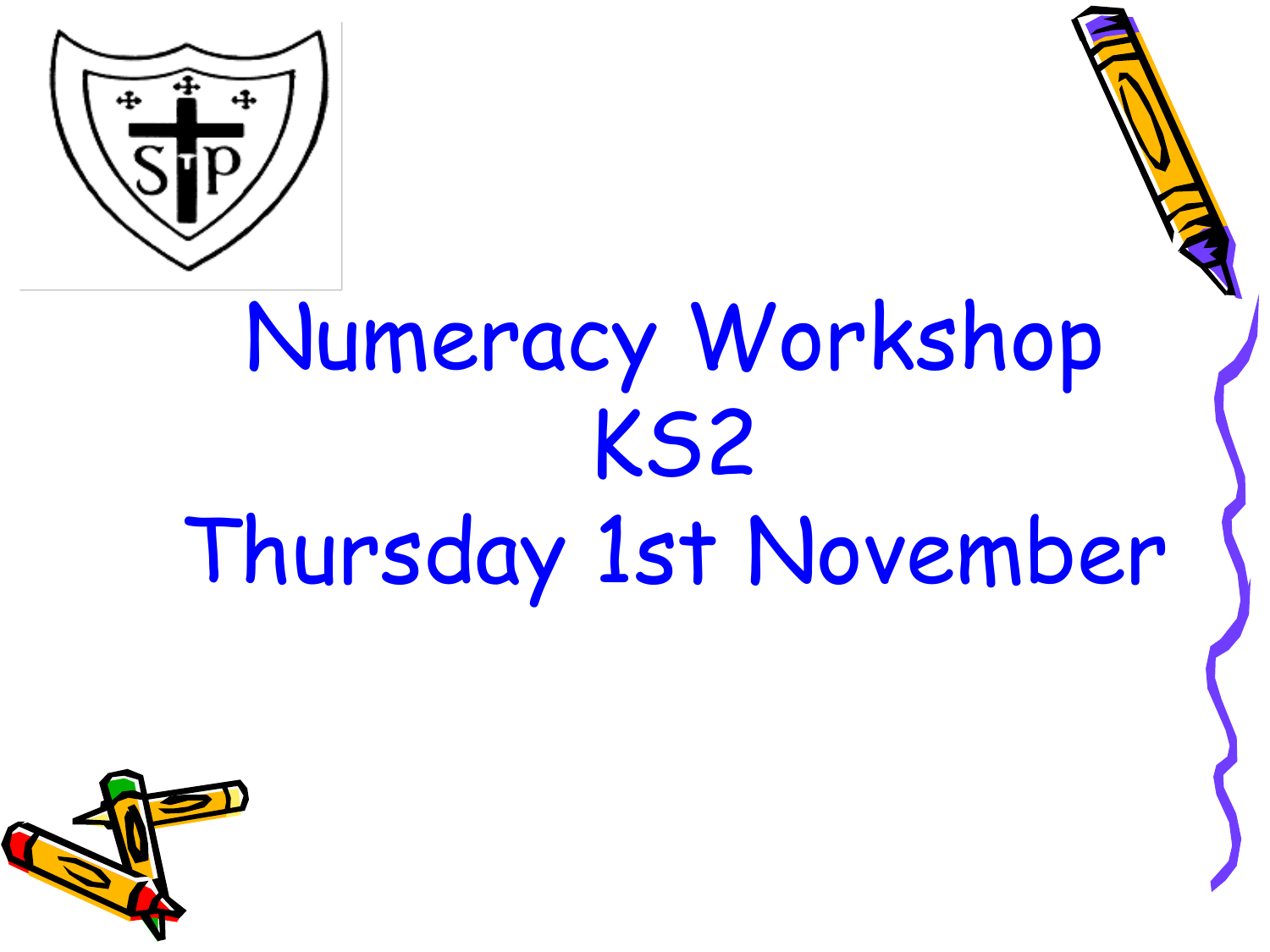# Addition

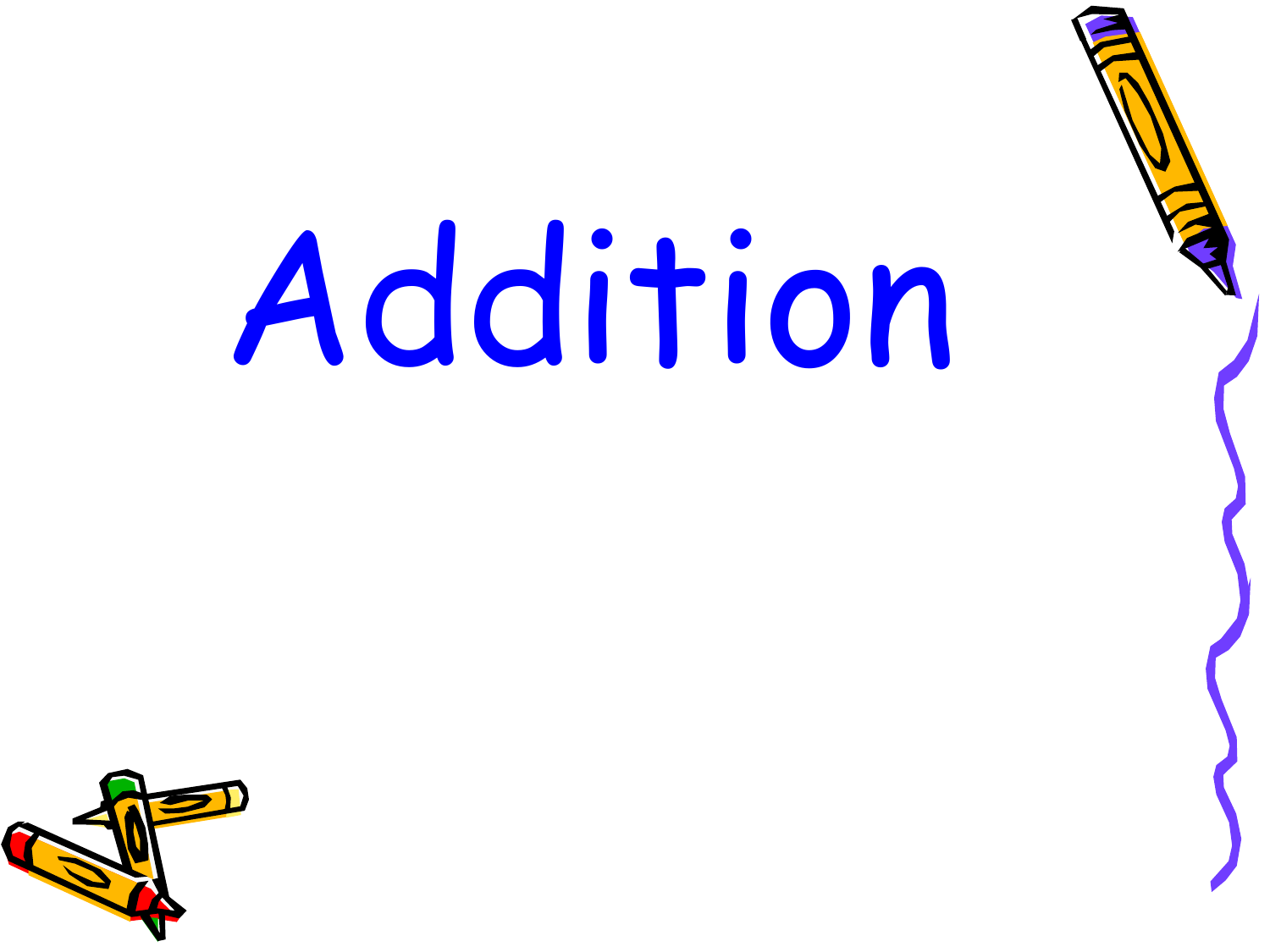#### Number lines

 $34 + 23 = 57$ 



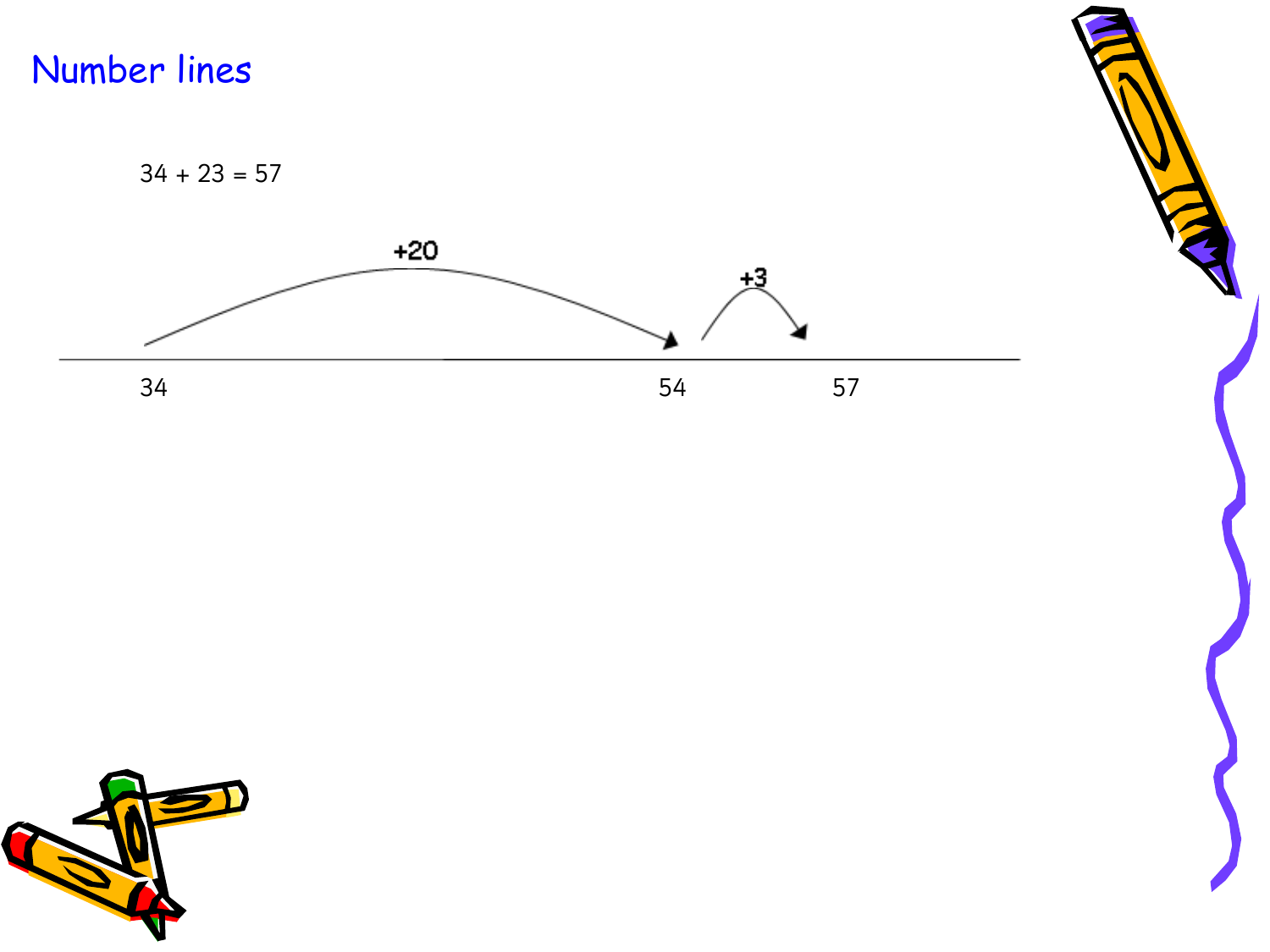

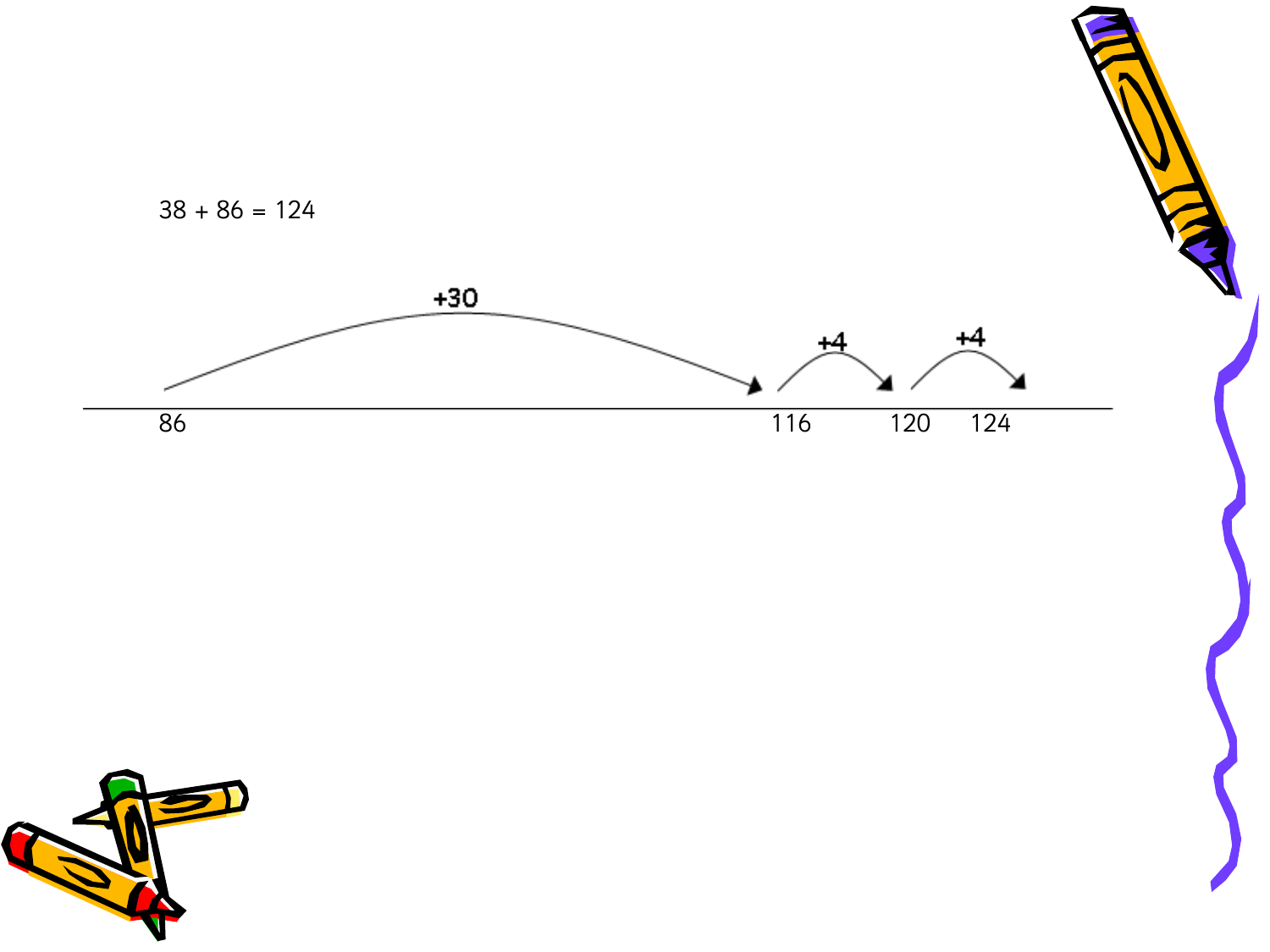#### Compensation



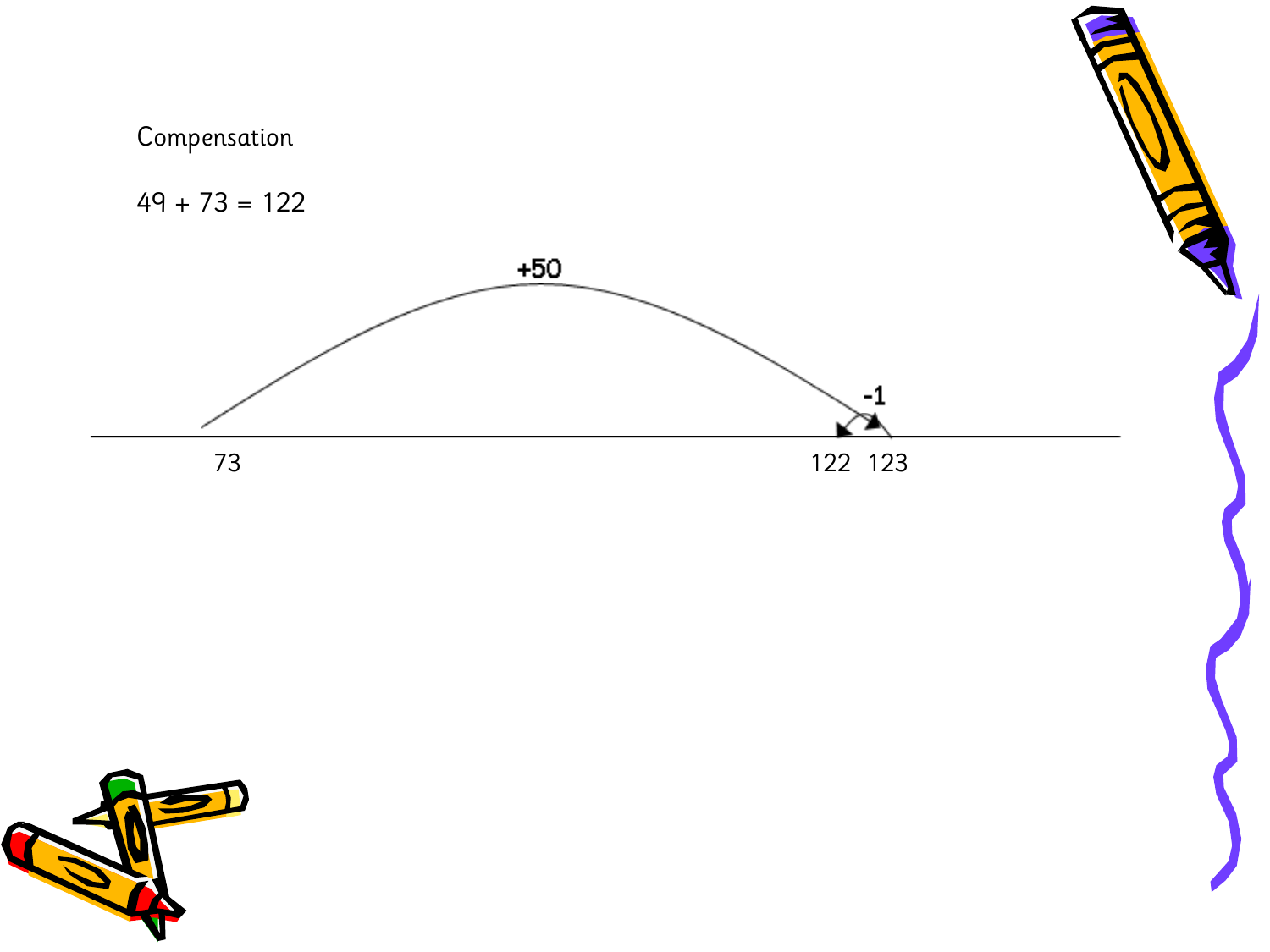#### Partitioning

### $47 + 76 = 40 + 7$  $=70 + 6$  $110 + 13 = 123$

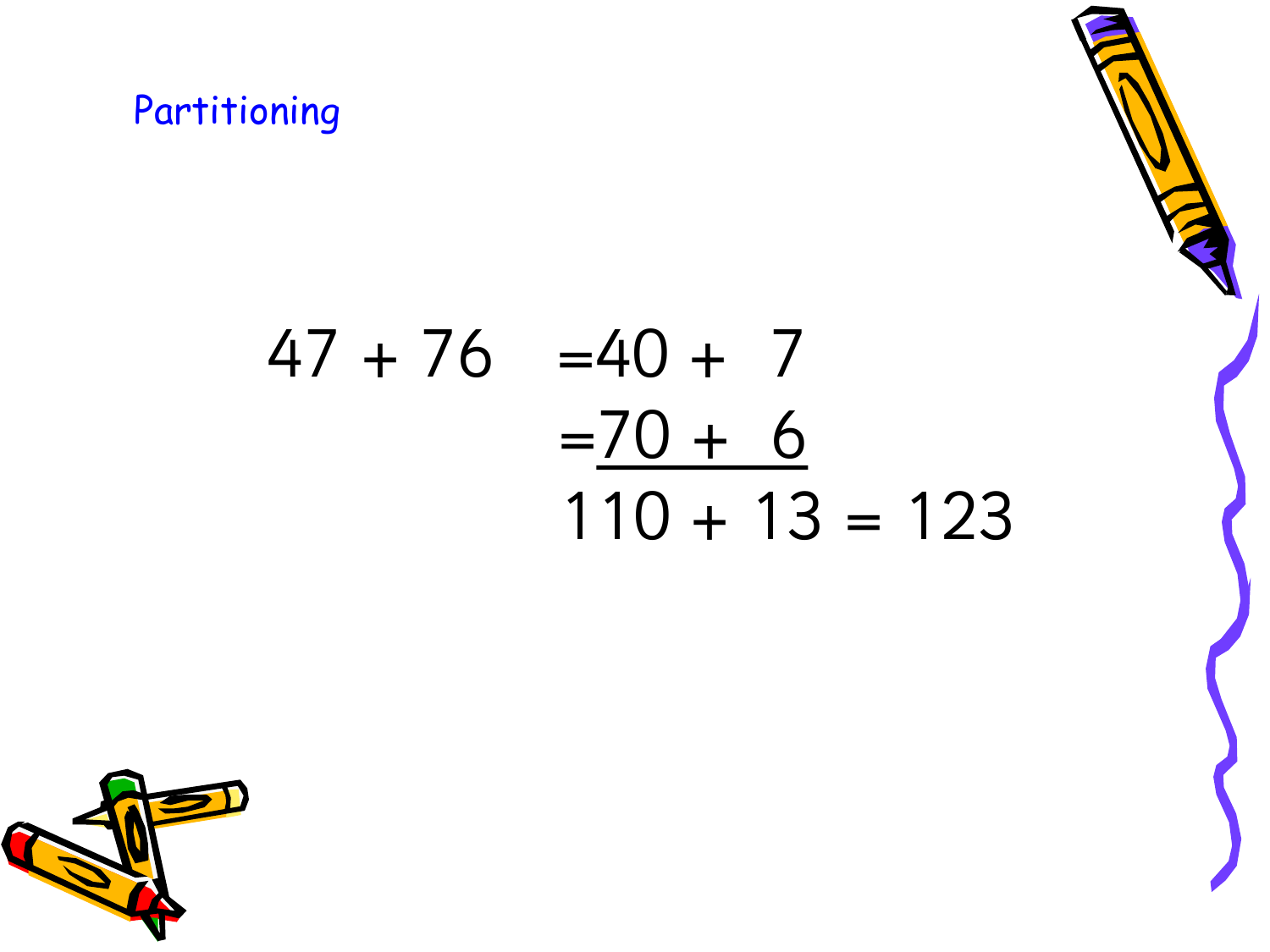### $375+567=300 + 70 + 5$  $500 + 60 + 7$  $800 + 130 + 12 = 942$

Try this method on your whiteboards to answer the following question.

 $329 + 217 =$ 



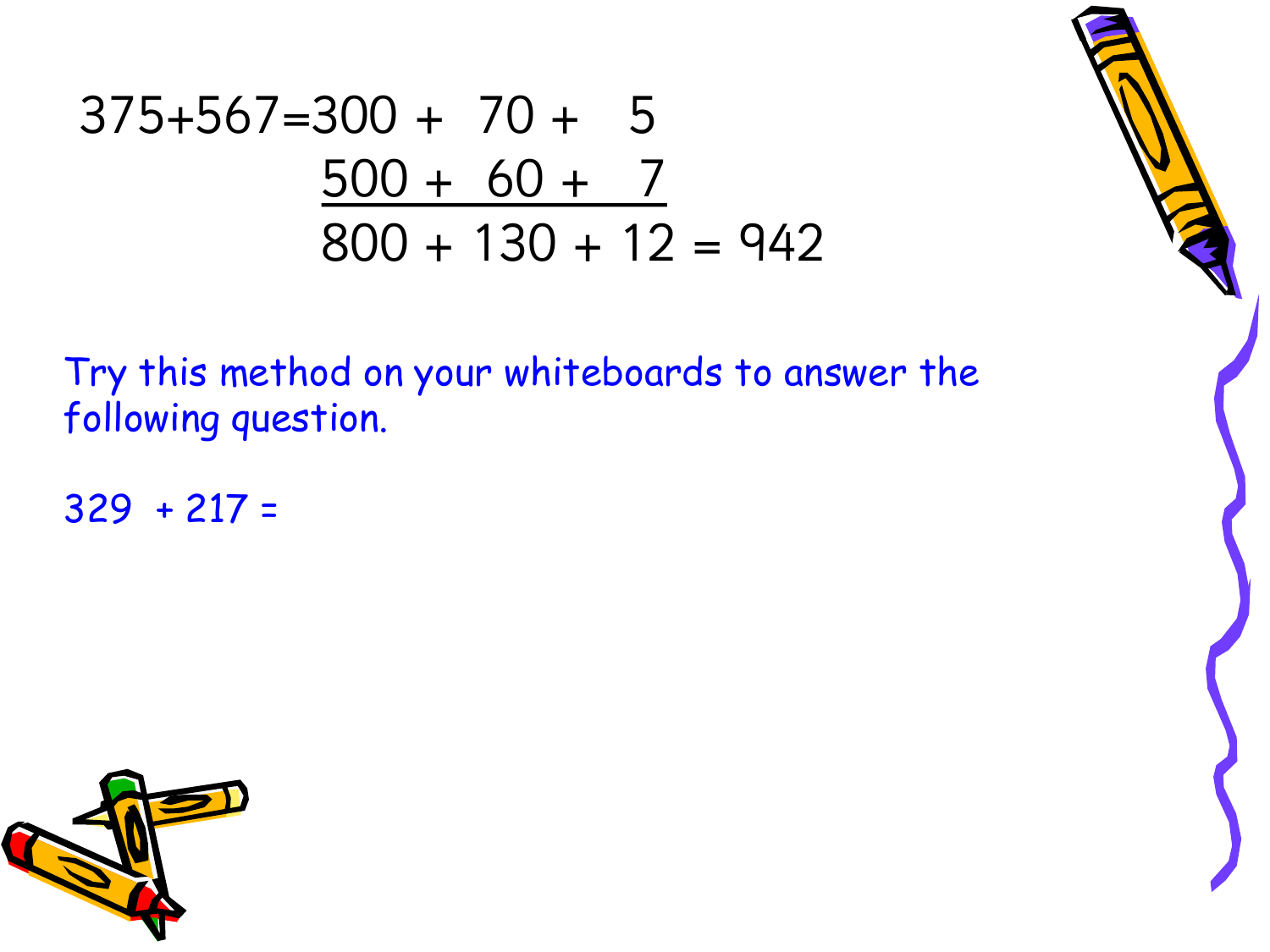Expanded column method



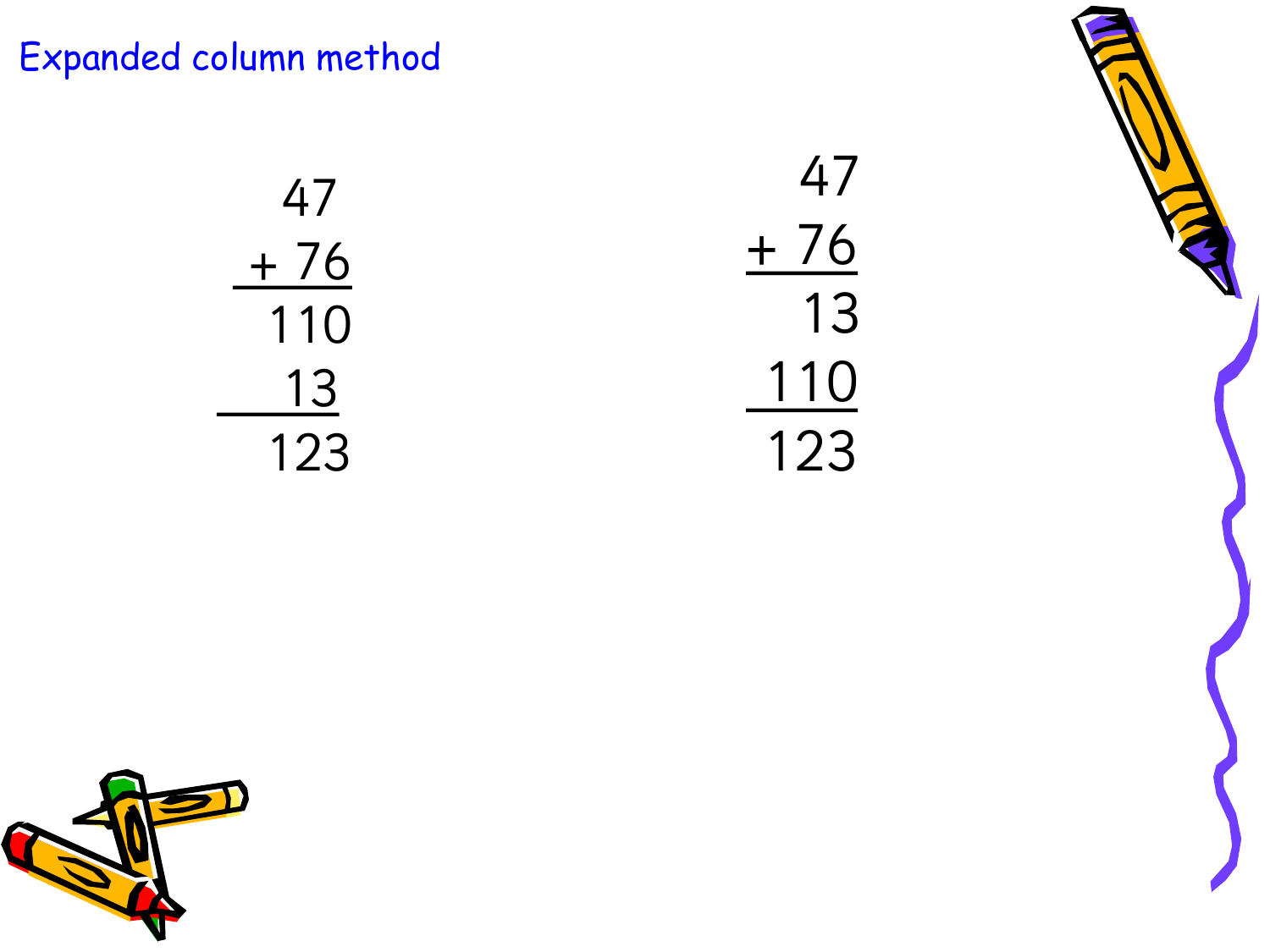#### Column method

625 783  $+ 48$ + 42  $673$ 825 1

Try this method on your whiteboards to answer the following question.

 $219 + 43 =$ 





367

 $+ 85$ 

 $452$ 

11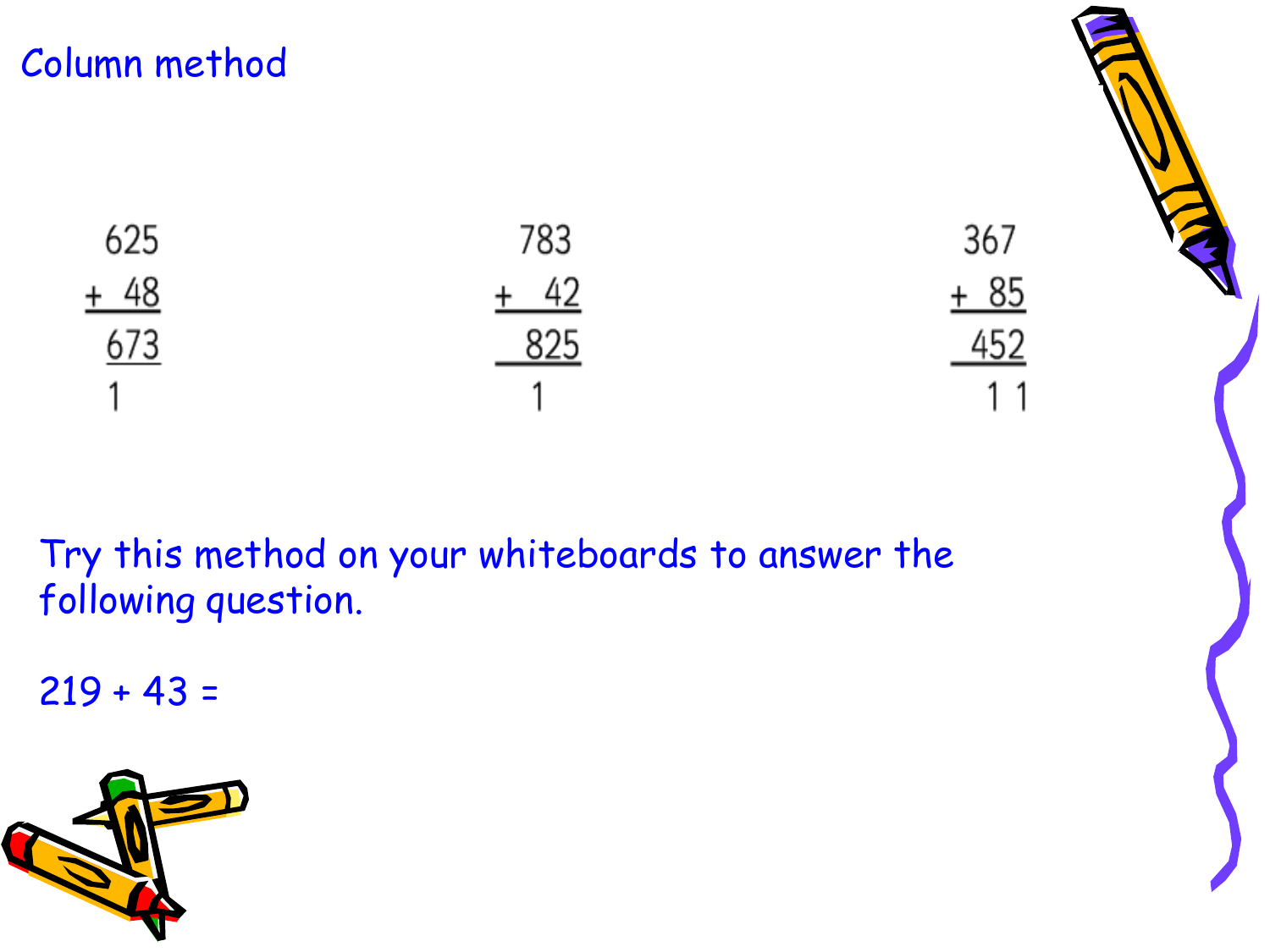# Subtraction

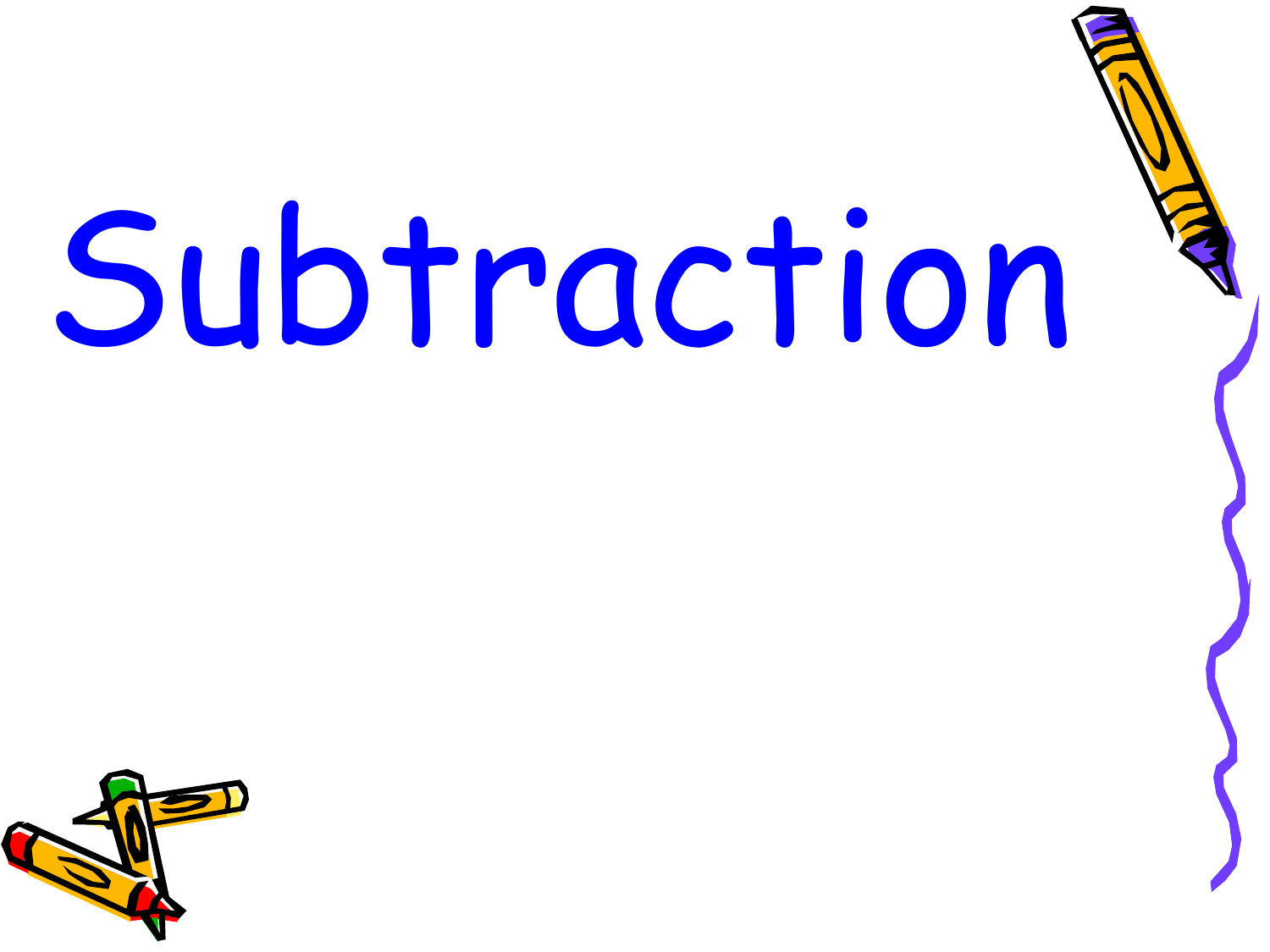$47 - 23 = 24$ 





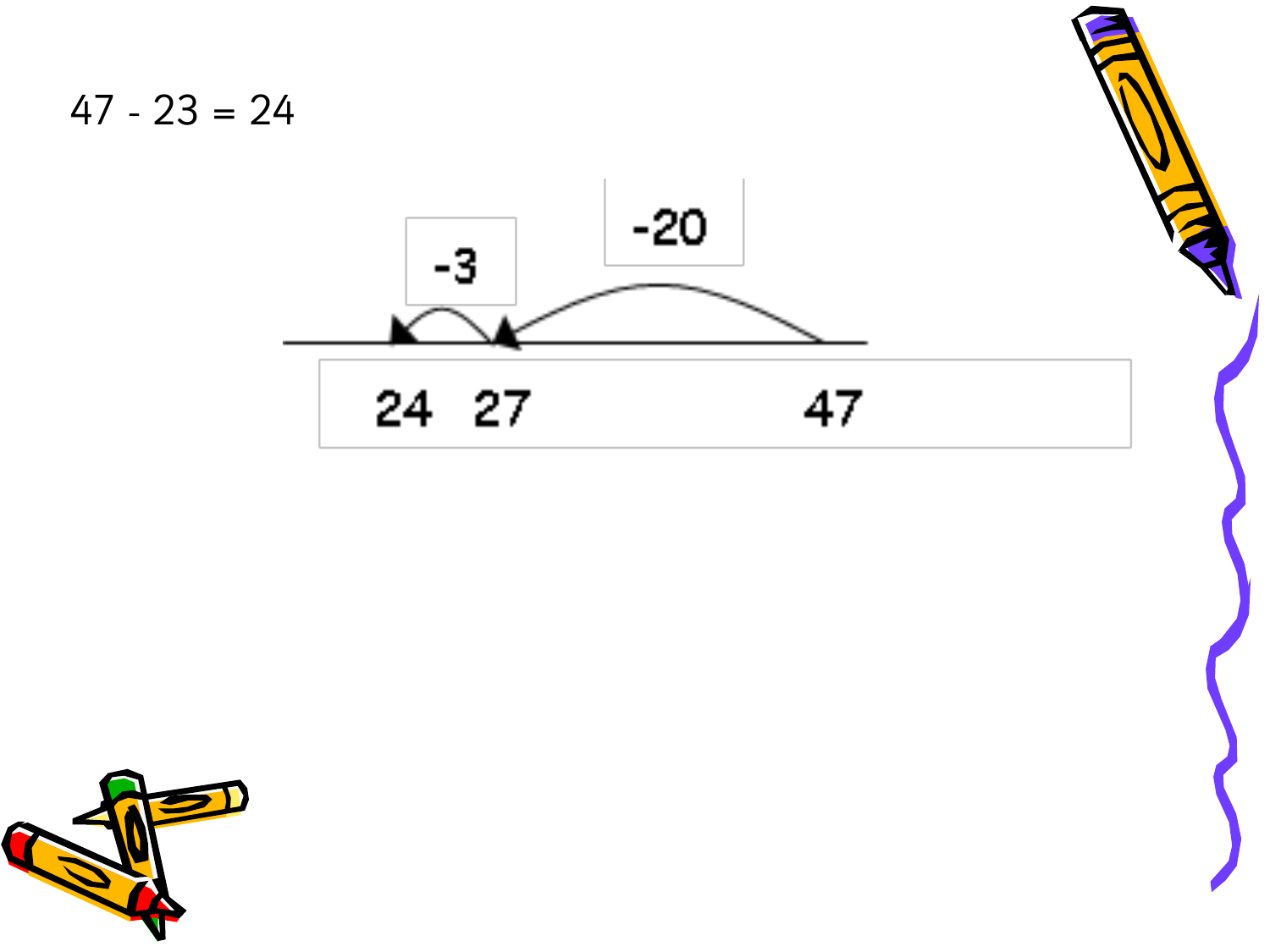

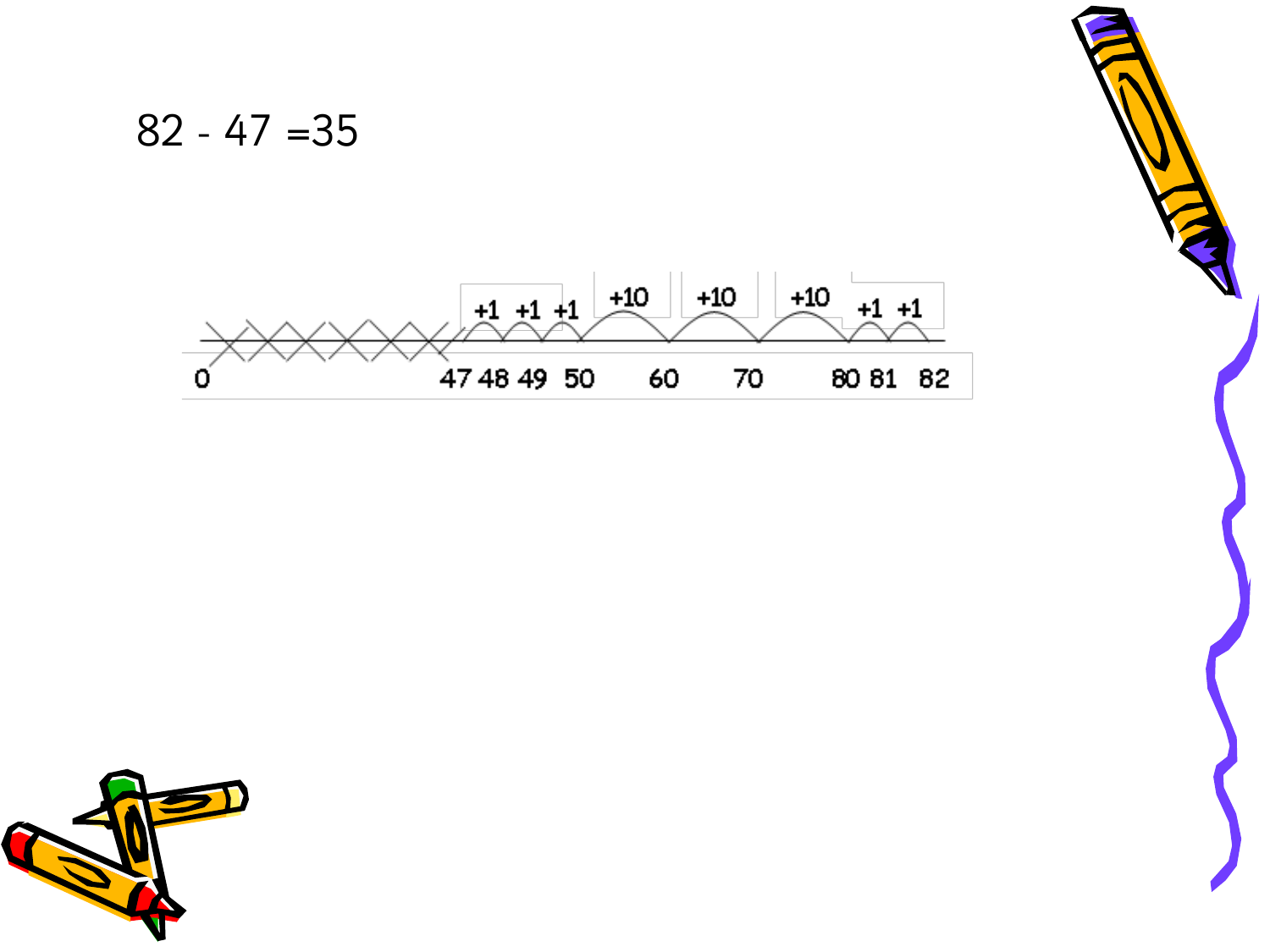

89 = 80  $\rightarrow$  9  $-57$  $\rightarrow$  7  $30 \rightarrow 2 = 32$ 

![](_page_12_Picture_2.jpeg)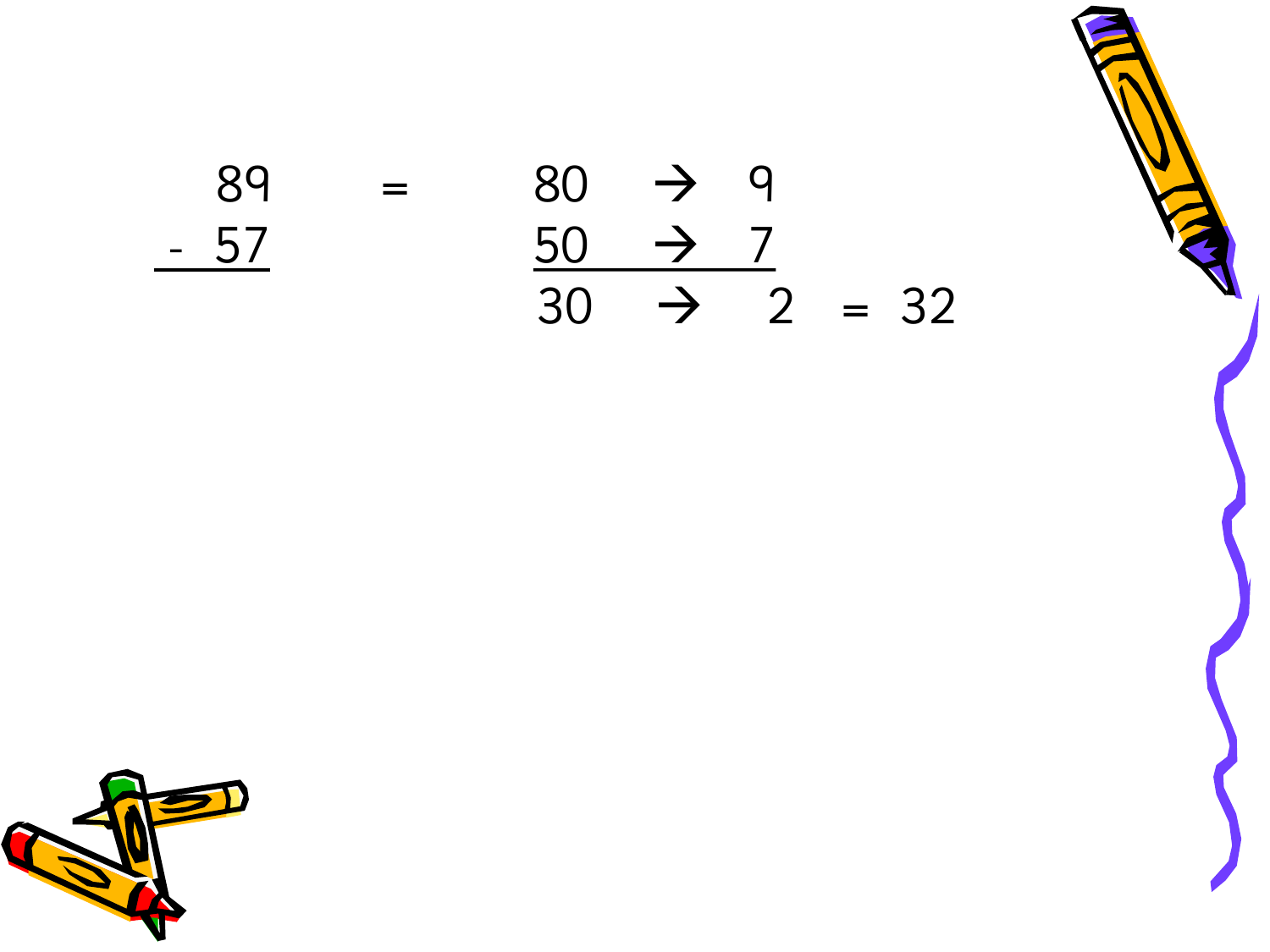![](_page_13_Picture_0.jpeg)

![](_page_13_Figure_1.jpeg)

![](_page_13_Figure_2.jpeg)

$$
60\n70 \t 70 \t 11\n-40 + 6\n20 \t 75 = 25
$$

![](_page_13_Picture_4.jpeg)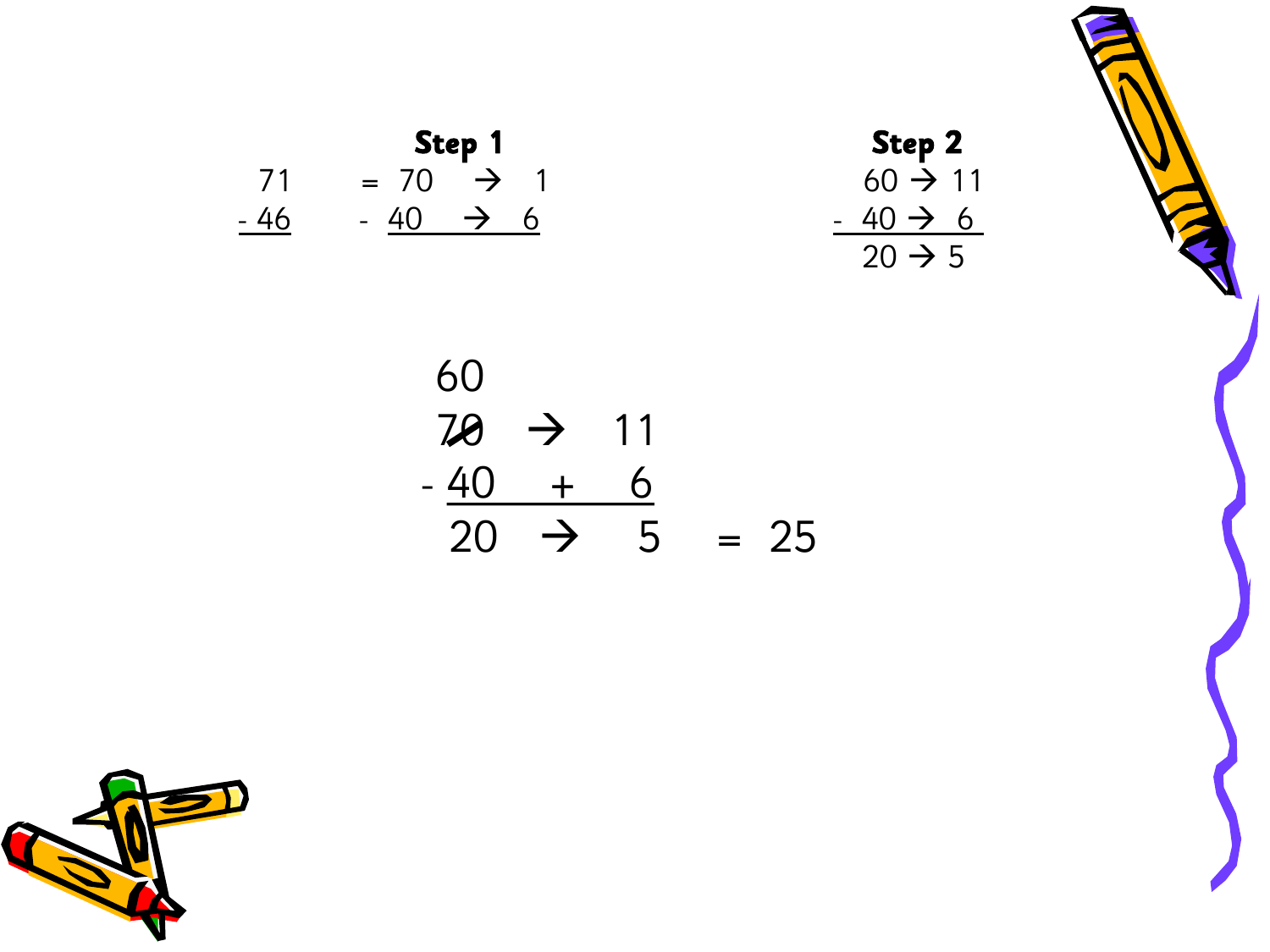754 - 86

> 600 140 700  $\rightarrow$  50  $\rightarrow$  14 - 80 → 6  $600 \rightarrow 60 \rightarrow 8 = 668$

![](_page_14_Picture_2.jpeg)

![](_page_14_Picture_3.jpeg)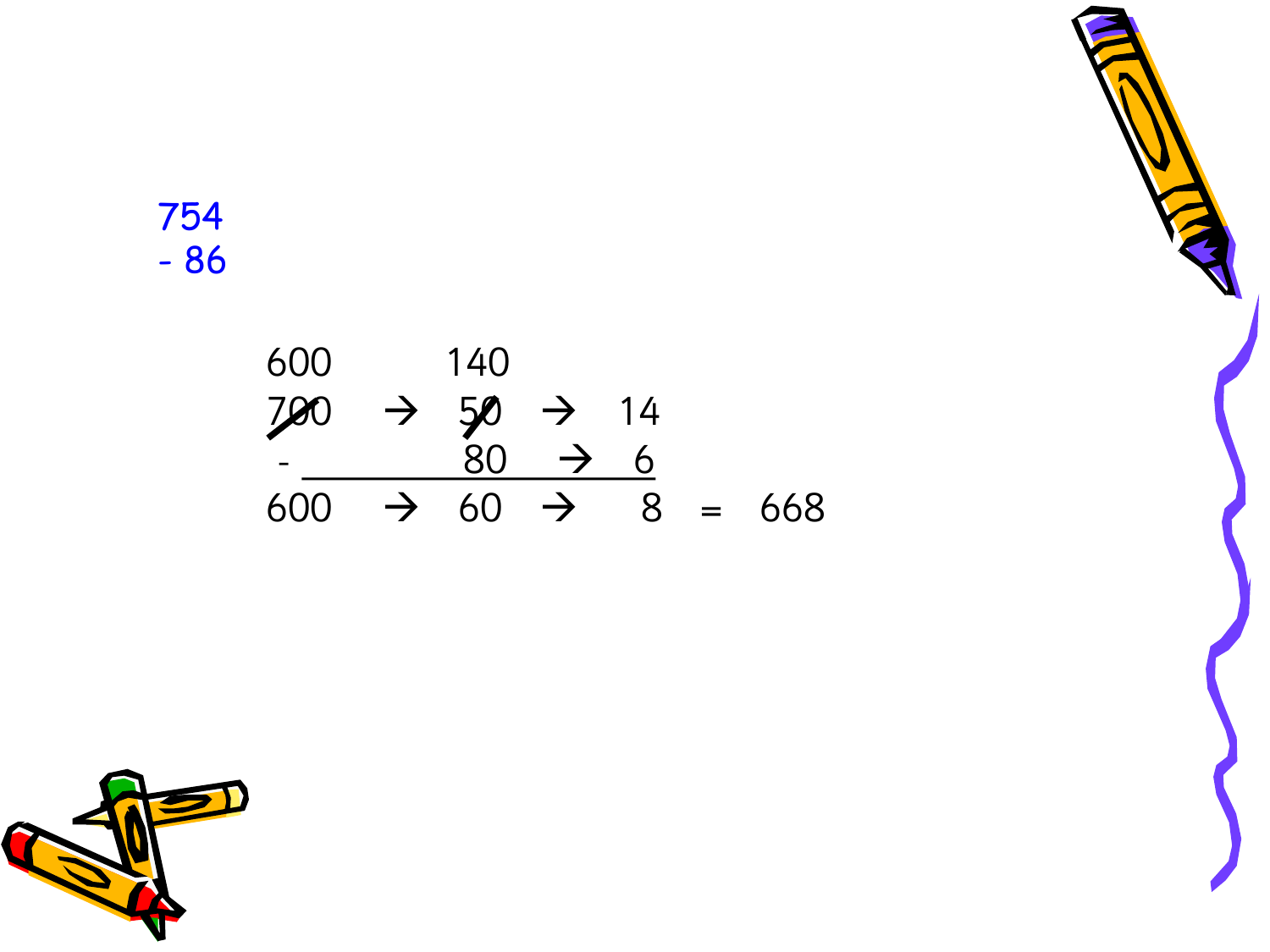![](_page_15_Picture_0.jpeg)

6 14 1 754 - 86 668

![](_page_15_Picture_2.jpeg)

![](_page_15_Picture_3.jpeg)